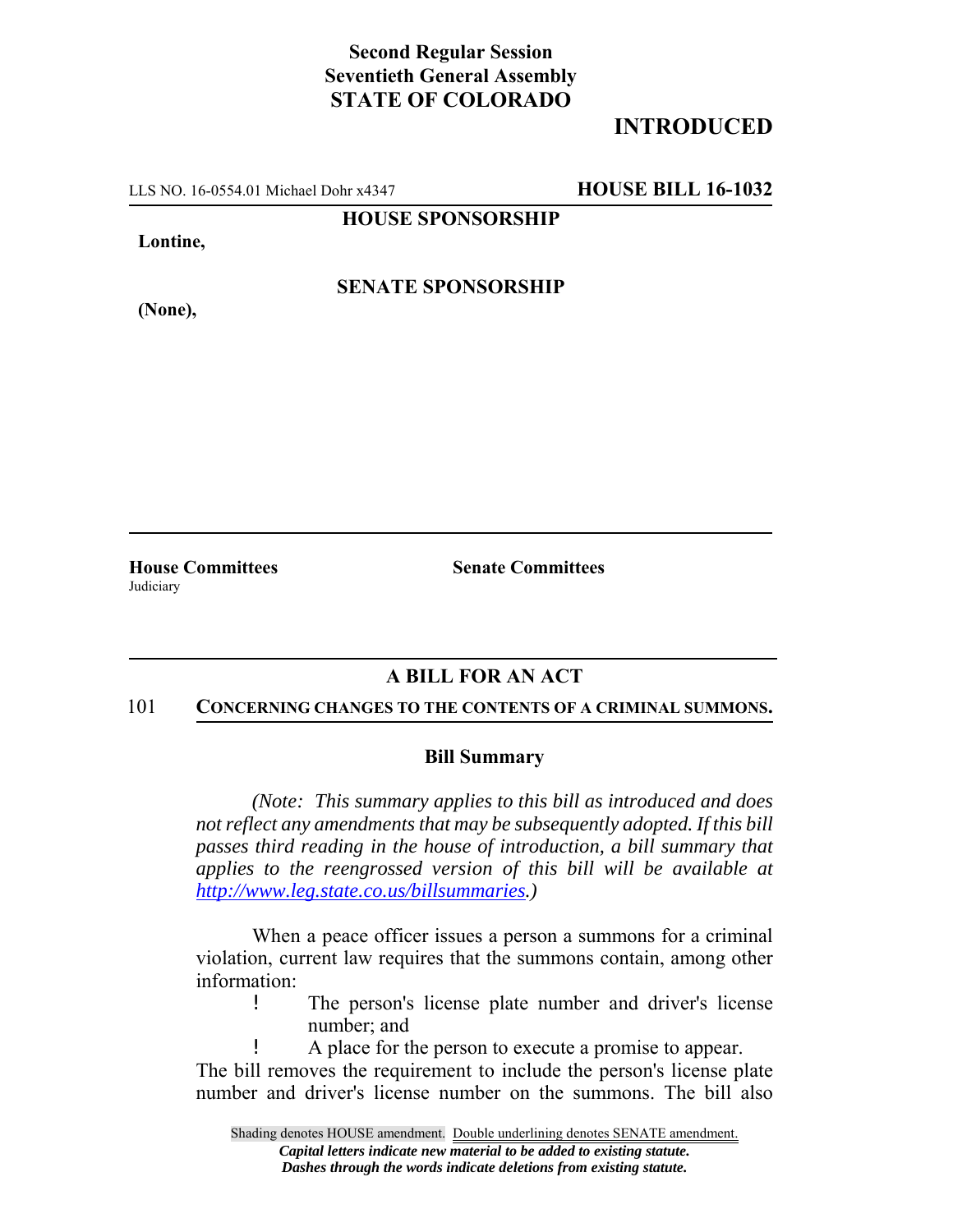removes the requirement for a place for the defendant to execute a promise to appear.

1 *Be it enacted by the General Assembly of the State of Colorado:*

2 **SECTION 1.** In Colorado Revised Statutes, 42-4-1707, **amend**  $3 \quad (1)$  (a) as follows:

 **42-4-1707. Summons and complaint or penalty assessment notice for misdemeanors, petty offenses, and misdemeanor traffic offenses - release - registration.** (1) (a) Whenever a person commits a violation of this title punishable as a misdemeanor, petty offense, or misdemeanor traffic offense, other than a violation for which a penalty assessment notice may be issued in accordance with the provisions of section 42-4-1701 (5) (a), and such person is not required by the provisions of section 42-4-1705 to be arrested and taken without unnecessary delay before a county judge, the peace officer may issue and 13 serve upon the defendant a summons and complaint which shall MUST 14 contain the name and address of the defendant, the license number of the vehicle involved, if any, the number of the defendant's driver's license, if 16 any, a citation of the statute alleged to have been violated, a brief description of the offense, the date and approximate location thereof, and 18 the date the summons and complaint is served on the defendant; shall direct the defendant to appear in a specified county court at a specified 20 time and place; shall AND be signed by the peace officer. and shall contain 21 a place for the defendant to execute a written promise to appear at the 22 time and place specified in the summons portion of the summons and 23 complaint; THE SUMMONS AND COMPLAINT SUBMITTED TO THE DEPARTMENT OF REVENUE AND THE COUNTY COURT BEFORE WHICH APPEARANCE IS REQUIRED, EITHER BY PAPER OR ELECTRONIC SUBMISSION,